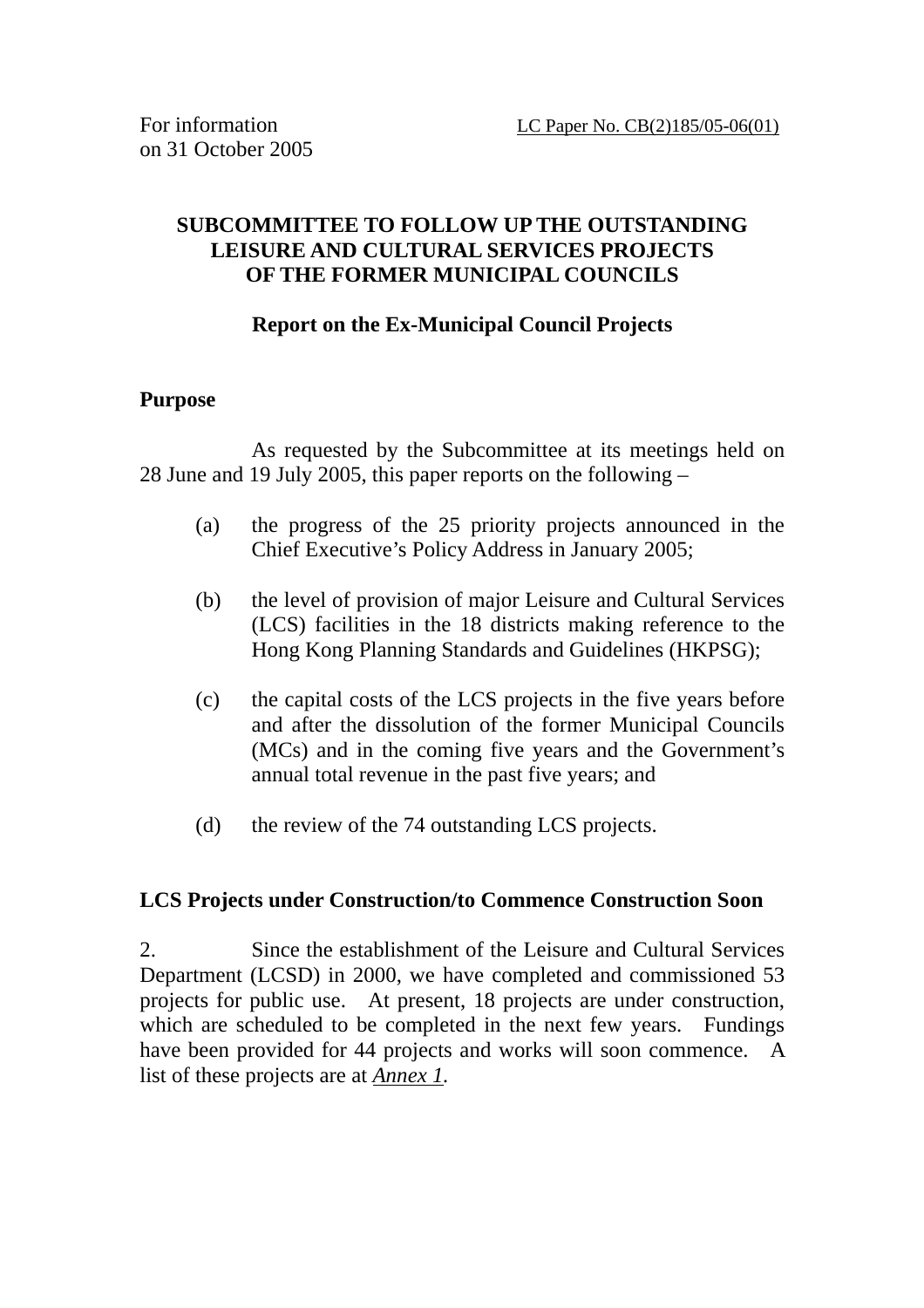#### **Progress of the 25 Priority Projects**

3. Of the 25 priority projects announced in the Chief Executive's Policy Address in 2005, 15 have had funding earmarked. With the concerted efforts of the relevant bureaux/departments, we are able to further advance the implementation schedules for some of the projects. Hence, we anticipate that nine projects will be able to commence construction works in 2007 and six in 2008. The remaining 10 projects are scheduled to start work in 2009 or 2010. Continuous efforts will be made to speed up their implementation wherever possible, and we will seek the funding support required after the technical feasibility is confirmed and more accurate cost estimates are available. The revised implementation schedule of the 25 priority projects is at *Annex 2*.

### **Level of Provision of Major LCS facilities in the 18 Districts**

4. The existing and anticipated provision of the major LCS facilities in the 18 districts as compared to the standards and guidelines stated in HKPSG are provided at *Annex 3*. It should be noted that such planning guidelines have been formulated to provide an equitable basis for the reservation of land for recreation facilities and open space. They are by no means mandatory and should be applied with reference to the situation on the ground. In considering whether to proceed with any new LCS projects, the level of the existing provision of LCS facilities in the respective districts is only one of the many factors that we would take into account. Reference would also be made to a host of other relevant factors including the views of the District Councils (DCs), the movement of population, the changing needs of the community, the utilization rates of the existing LCS facilities and the availability of resources.

### **Resources Spent on LCS Projects before and after the Dissolution of the MCs**

5. Members requested at the meeting on 28 June 2005 information on the amount of resources spent on LCS projects before and after the dissolution of the MCs. Relevant information is set out in *Annex 4*.

6. In the five years before the dissolution of the MCs from 1995/96 to 1999/2000, a total of 65 projects commenced construction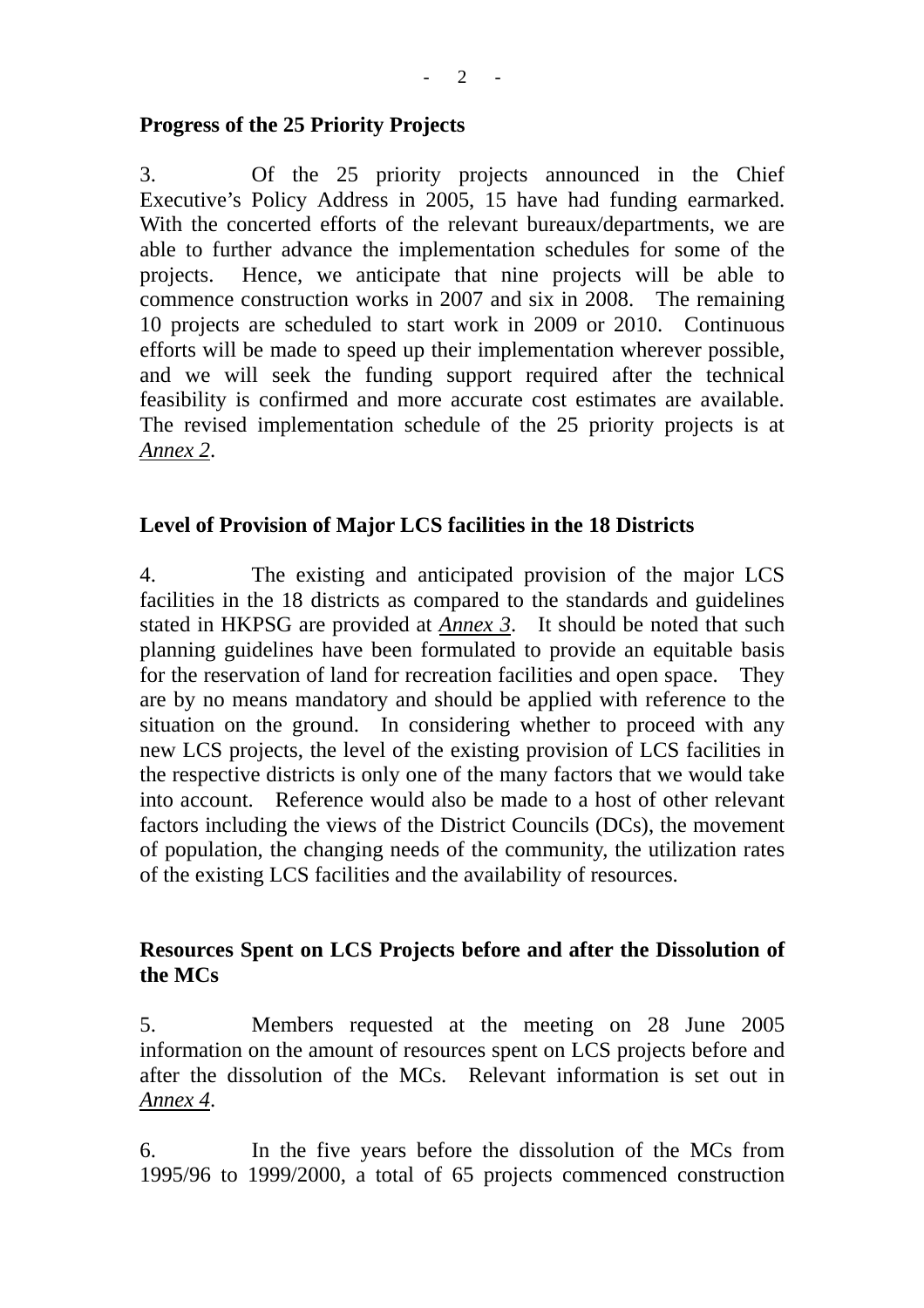works at the project costs of \$8 347 million, i.e. at an average of 13 projects at the cost of \$1 669 million per year.

7. In the five-year period from 2000/01 to 2004/05, the number of LCS projects that commenced construction was 38 involving a total cost of \$3 495 million, i.e. at an average of around 8 projects at the cost of \$699 million per year. During the same period, LCSD had taken on board some 100 minor works items (with capital cost not exceeding \$15 million each) totalling more than \$600 million to provide new LCS facilities to meet local demands or to upgrade the existing venues to present day standards for public use.

8. The anticipated number of active LCS projects that would commence construction works in the five-year period of 2005/06 to 2009/10 totals to around 52 projects at \$5 723 million, i.e. at an average of 10 projects at the cost of \$1 145 million per year. The Government is committed to take on new projects in the coming years where their needs are justified.

### **Review of the 74 Outstanding LCS Projects**

9. LCSD has started reviewing the 74 outstanding LCS projects in consultation with the DCs since late September 2005 and the consultation exercise would end in early 2006. During the reviewing process, we would seek the DC's views on the needs of individual districts for new LCS facilities, taking into account not only the ex-MC projects, but also other new and justified projects. Upon completion of the next round of DC consultation, we will report the outcome to this Sub-committee.

### **Advice Sought**

10. Members are invited to note the updated position of the outstanding ex-MC projects.

Home Affairs Bureau October 2005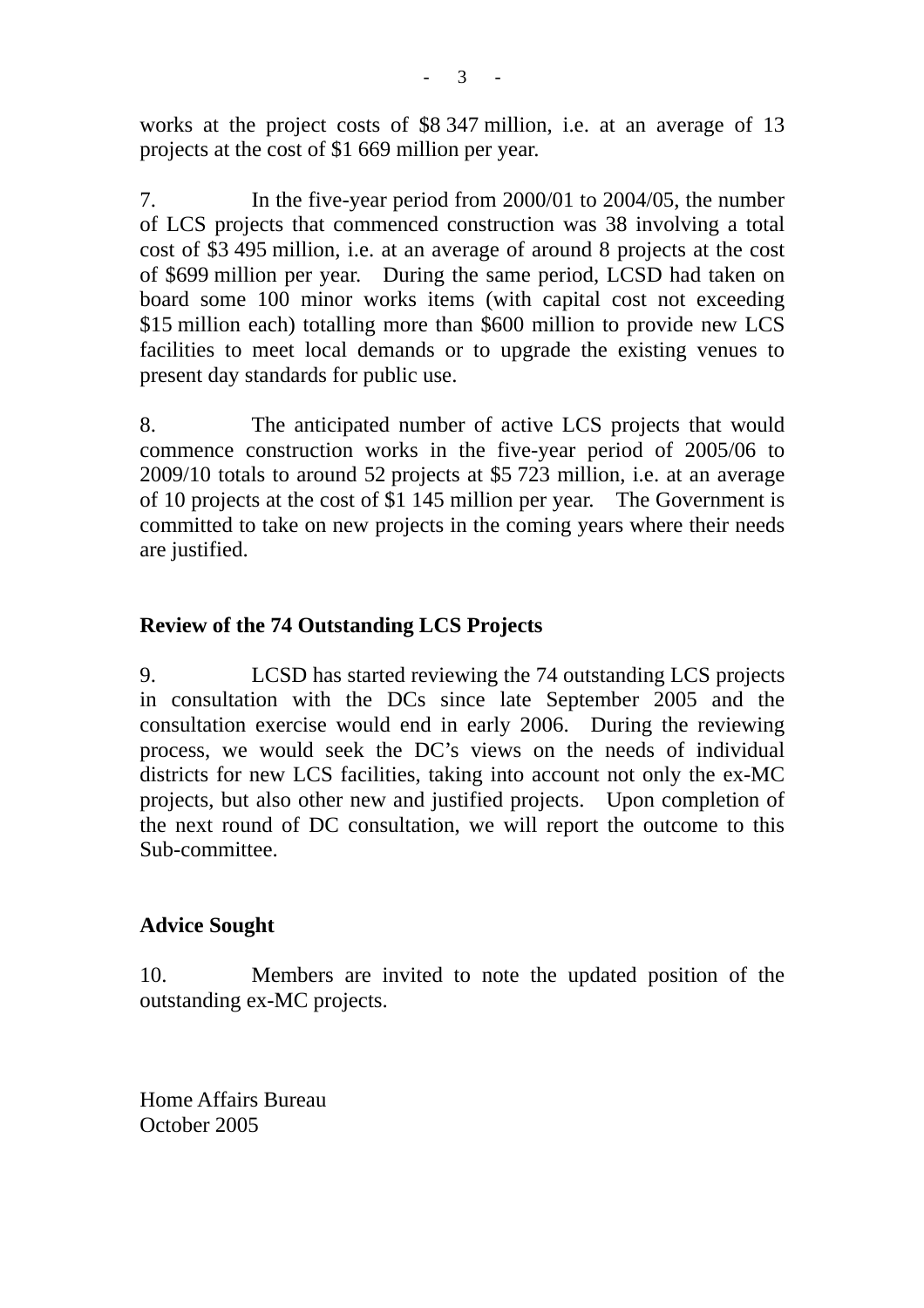## **18 Projects Under Construction (As at 30.9.2005)**

| <b>Item</b><br>No. | <b>PWP</b><br>No.        | <b>District</b> | <b>Project Title</b>                                                           | <b>Estimated</b><br>\$M\$ | <b>Actual</b><br><b>Project Cost Works Start</b><br><b>Date</b> | <b>Anticipated</b><br><b>Completion</b><br><b>Date</b> |
|--------------------|--------------------------|-----------------|--------------------------------------------------------------------------------|---------------------------|-----------------------------------------------------------------|--------------------------------------------------------|
| $\mathbf{1}$       | 045RG                    | <b>YTM</b>      | Tai Kok Tsui Complex (Phase 2)                                                 | 726.30                    | Jan 2001                                                        | Recently<br>completed                                  |
| $\overline{2}$     | 374RO                    | ${\bf N}$       | Local Open Space in Areas 18 and 21, Fanling/Sheung<br>Shui                    | 33.60                     | Jul 2002                                                        | Dec 2005                                               |
| 3                  | $\blacksquare$           | Is              | Tung Wan Beach Building Cheung Chau<br>(To be implemented as minor works item) | 13.00                     | Jan 2003                                                        | Oct 2005                                               |
| $\overline{4}$     | 046RG                    | S               | <b>Stanley Complex</b>                                                         | 173.80                    | Jun 2003                                                        | Jan 2006                                               |
| 5                  | 370RO                    | <b>WTS</b>      | Hammer Hill Road Park, Diamond Hill                                            | 177.00                    | Jul 2003                                                        | Jun 2006                                               |
| 6                  | 383RO                    | TW              | Additional open space adjacent to Tsuen Wan Town<br>Hall                       | 28.50                     | <b>Nov 2003</b>                                                 | Dec 2005                                               |
| $\tau$             | 379RO                    | <b>YTM</b>      | Cherry Street Park, Tai Kok Tsui*                                              | 91.10                     | Dec 2003                                                        | Oct 2006                                               |
| $\,8\,$            | 243RS                    | <b>YL</b>       | Indoor Recreation Centre in Area 17, Tin Shui Wai                              | 119.60                    | Dec 2003                                                        | Feb 2007                                               |
| 9                  | $\blacksquare$           | TM              | District Open Space Area 16 (Yau Oi South) Tuen<br>Mun<br>(Funded by CLP)      | 4.00                      | Jul 2004                                                        | Dec 2005                                               |
| 10                 | 376RO                    | ${\bf E}$       | Improvement works to Lei Yue Mun Park and Holiday<br>Village                   | 81.30                     | Sep 2004                                                        | Feb 2007                                               |
| 11                 | 052RE                    | S               | Renovation of libraries - Phase 1 works<br>(Aberdeen Public Library)           |                           |                                                                 |                                                        |
| 12                 | 052RE                    | <b>WTS</b>      | Renovation of libraries - Phase 1 works<br>(Ngau Chi Wan Public Library)       |                           |                                                                 |                                                        |
| 13                 | 052RE                    | KC              | Renovation of libraries - Phase 1 works<br>(Kowloon Public Library)            | 125.20                    | Feb 2005                                                        | Jan 2007                                               |
| 14                 | 052RE                    | <b>SSP</b>      | Renovation of libraries - Phase 1 works<br>(Po On Road Public Library)         |                           |                                                                 |                                                        |
| 15                 | 052RE                    | TM              | Renovation of libraries - Phase 1 works<br>(Tuen Mun Public Library)           |                           |                                                                 |                                                        |
| 16                 | 244RS                    | <b>ST</b>       | Hin Tin Swimming Pool - Phase 2                                                | 173.80                    | Mar 2005                                                        | May 2007                                               |
| 17                 | $\overline{\phantom{a}}$ | KC              | Sheung Lok Street Rest Garden (Site B), Kowloon<br>City                        | 13.90                     | Apr 2005                                                        | Aug 2006                                               |
| 18                 | 051RE                    | C&W             | (To be implemented as minor works item)<br>Dr Sun Yat-sen Museum               | 90.50                     | Sep 2005                                                        | Dec 2006                                               |
|                    |                          |                 | Total:                                                                         | 1851.60                   |                                                                 |                                                        |

\* Phase 1 of the project has already been completed and Phase 2 works will commence soon.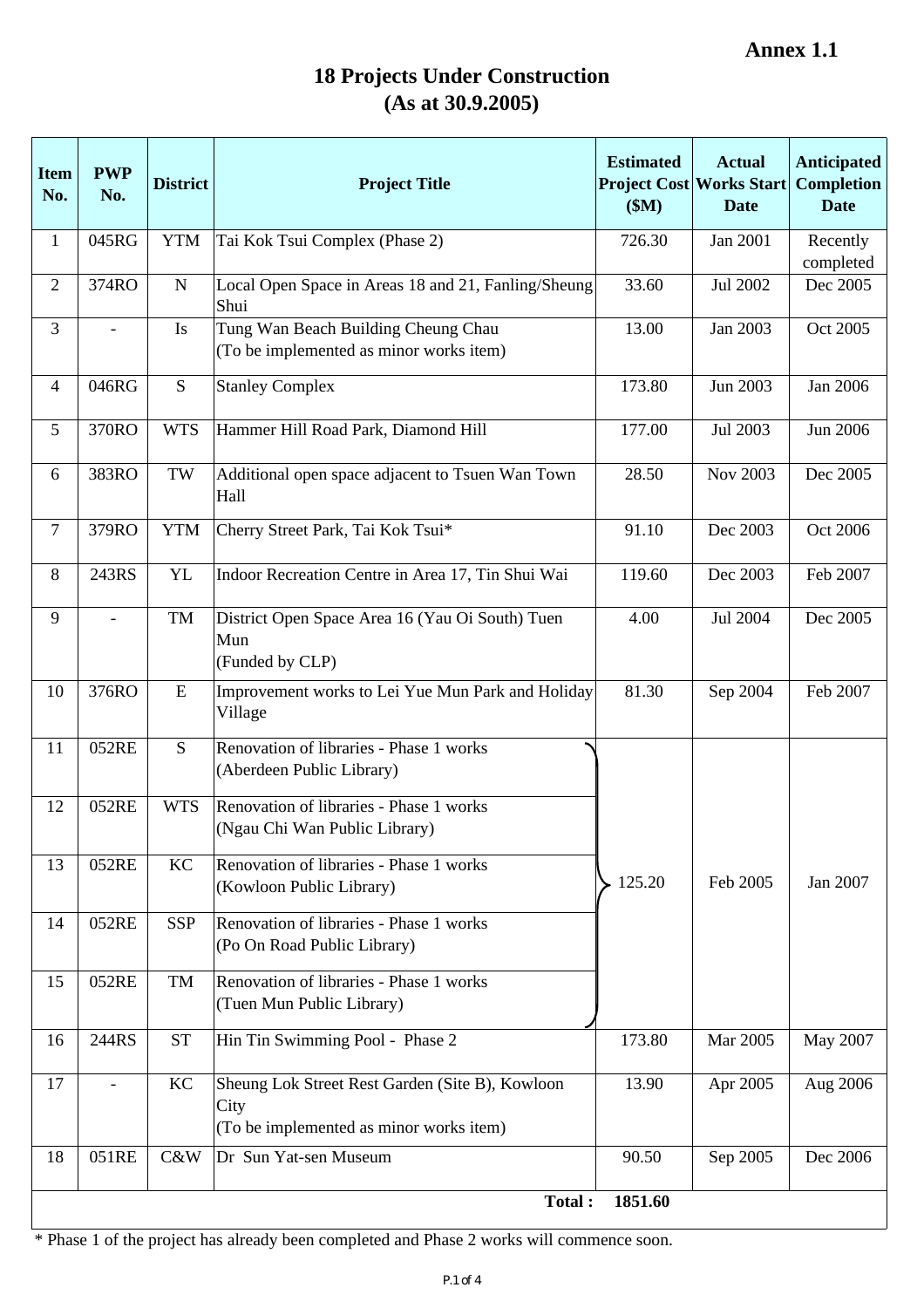# **44 Projects to Commence Construction Soon (As at 30.9.2005)**

| <b>Item</b><br>No. | <b>PWP</b><br>No. | <b>District</b>     | <b>Project Title</b>                                                                 | <b>Estimated</b><br>\$M) | <b>Tentative</b><br><b>Project Cost Works Start</b><br><b>Date</b> | <b>Tentative</b><br><b>Completion</b><br><b>Date</b> |
|--------------------|-------------------|---------------------|--------------------------------------------------------------------------------------|--------------------------|--------------------------------------------------------------------|------------------------------------------------------|
| $\mathbf{1}$       | 396RO             | Is                  | District Open Space Area 2 Tung Chung Lantau                                         | 37.80                    | Late 2005                                                          | Mid 2007                                             |
| $\mathbf{2}$       | 394RO             | $\mathbf N$         | District Open Space in Area 39, Fanling/Sheung Shui                                  | 34.70                    | Late 2005                                                          | Mid 2007                                             |
| 3                  | 390RO             | YL                  | Local Open Space in Areas 25, 25A and 25B, Tin<br>Shui Wai                           | 67.60                    | Late 2005                                                          | Mid 2007                                             |
| $\overline{4}$     | 399RO             | $\operatorname{TW}$ | District Open Space in Area 35, Tsuen Wan - Phase 2                                  | 49.50                    | Late 2005                                                          | Late 2007                                            |
| 5                  | 242RS             | <b>SK</b>           | Tseung Kwan O Sports Ground                                                          | 293.10                   | Late 2005                                                          | Late 2008                                            |
| 6                  |                   | TM                  | Local Open Space Area 52 (Ching Chung) Tuen Mun<br>(Implemented as minor works item) | 14.50                    | Late 2006                                                          | Late 2007                                            |
| $\tau$             | 388RO             | <b>SSP</b>          | Sham Shui Po Park (Stage II)                                                         | 48.20                    | <b>Late 2006</b>                                                   | <b>Late 2008</b>                                     |
| 8                  | 400RO             | <b>SK</b>           | District Open Space Area 40A, Tseung Kwan O                                          | 51.03                    | Late 2006                                                          | Late 2008                                            |
| 9                  | 256RS             | Is                  | Indoor Recreation Centre (Type C) cum Library in<br>Area 17 Tung Chung Lantau        | 305.00                   | Late 2006                                                          | Late 2009                                            |
| 10                 | 049RE             | ${\bf E}$           | Renovation of libraries - Phase 2 works<br>(Quarry Bay Public Library)               |                          |                                                                    |                                                      |
| 11                 | 049RE             | <b>YTM</b>          | Renovation of libraries - Phase 2 works<br>(Fa Yuen Street Public Library)           |                          |                                                                    |                                                      |
| 12                 | 049RE             | <b>KT</b>           | Renovation of libraries - Phase 2 works<br>Shui Wo Street Public Library)            |                          |                                                                    |                                                      |
| 13                 | 049RE             | KC                  | Renovation of libraries - Phase 2 works<br>(Tokwawan Public Library)                 | 120.54                   | Early 2007                                                         | Late 2008                                            |
| 14                 | 049RE             | <b>WC</b>           | Renovation of libraries - Phase 2 works<br>(Lockhart Road Public Library)            |                          |                                                                    |                                                      |
| 15                 | 049RE             | <b>ST</b>           | Renovation of libraries - Phase 2 works<br>(Shatin Public Library)                   |                          |                                                                    |                                                      |
| 16                 | 397RO             | TM                  | Local Open Space Area 16 (Yau Oi South) Tuen Mun                                     | 64.09                    | Early 2007                                                         | Early 2009                                           |
| 17                 | 246RS             | <b>WC</b>           | Improvement to Hong Kong Stadium                                                     | 43.00                    | Mid 2007                                                           | Late 2008                                            |
| 18                 | 247RS             | E                   | Improvement works to Victoria Park Tennis Centre                                     | 55.50                    | Mid 2007                                                           | Mid 2009                                             |
| 19                 | 395RO             | <b>ST</b>           | Ma On Shan Waterfront Promenade                                                      | 176.40                   | Mid 2007                                                           | Late 2010                                            |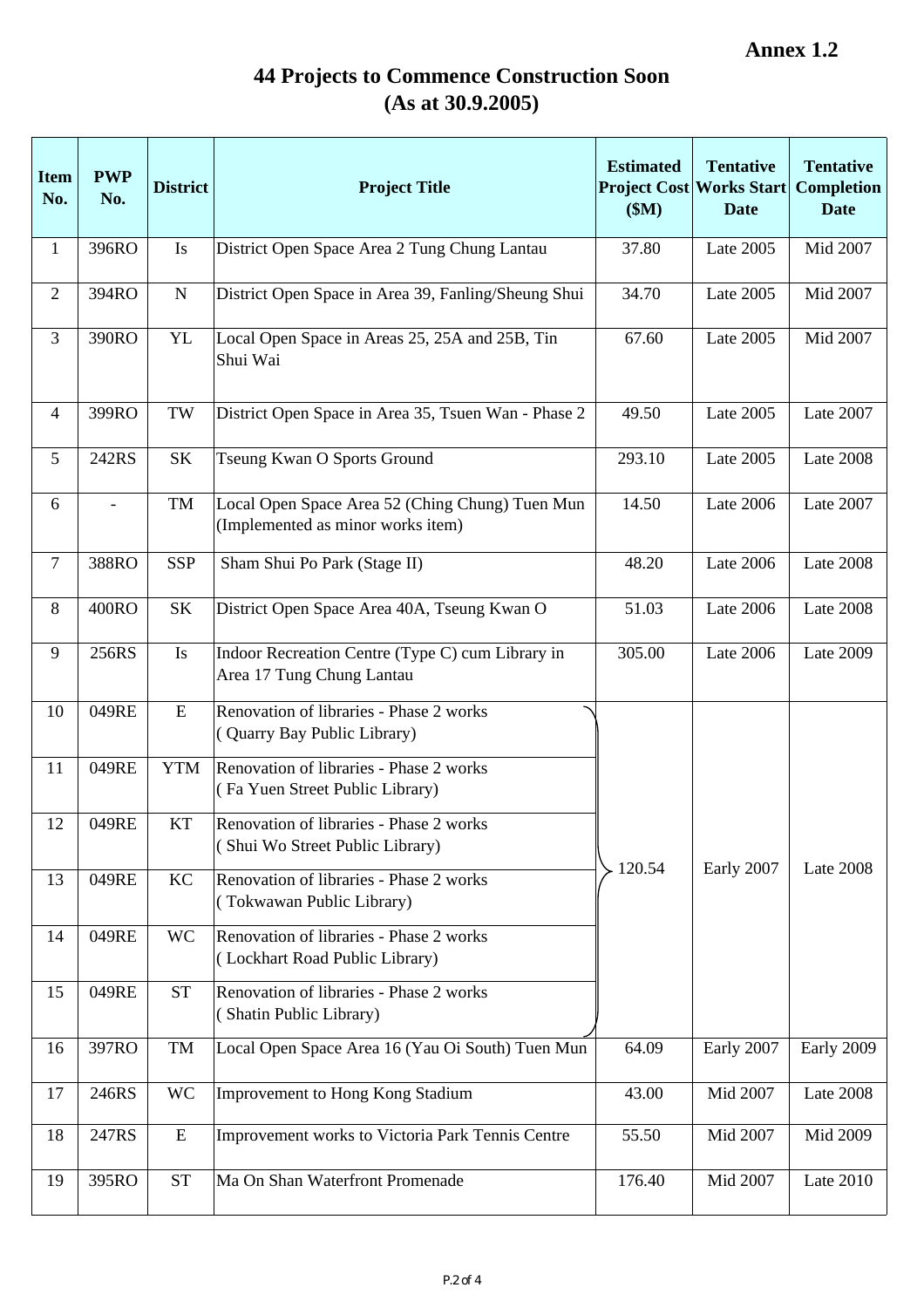# **44 Projects to Commence Construction Soon (As at 30.9.2005)**

| <b>Item</b><br>No. | <b>PWP</b><br>No. | <b>District</b>     | <b>Project Title</b>                                                                | <b>Estimated</b><br>\$M\$ | <b>Tentative</b><br><b>Project Cost Works Start</b><br><b>Date</b> | <b>Tentative</b><br><b>Completion</b><br><b>Date</b> |
|--------------------|-------------------|---------------------|-------------------------------------------------------------------------------------|---------------------------|--------------------------------------------------------------------|------------------------------------------------------|
| 20                 | 248RS             | <b>YTM</b>          | Improvement works of Kowloon Park Indoor<br><b>Swimming Pool</b>                    | 144.15                    | Mid 2007                                                           | Early 2009                                           |
| 21                 | 404RO             | $\operatorname{TW}$ | Local Open Space Sham Tseng Area 50 Tsuen Wan                                       | 17.50                     | Mid 2007                                                           | <b>Mid 2008</b>                                      |
| 22                 | 403RO             | ${\bf N}$           | Local Open Space in Area 28 Fanling/Sheung Shui                                     | 31.30                     | Mid 2007                                                           | Late 2008                                            |
| 23                 | 054RE             | <b>WC</b>           | Improvement to Queen Elizabeth Stadium                                              | 106.50                    | Mid 2007                                                           | Early 2009                                           |
| 24                 | 249RS             | <b>WC</b>           | <b>Improvement to Hong Kong Squash Centre</b>                                       | 19.50                     | Late 2007                                                          | Early 2009                                           |
| 25                 | 250RS             | <b>SSP</b>          | Improvement to Lai Chi Kok Park Sports Centre                                       | 28.50                     | Late 2007                                                          | Early 2009                                           |
| 26                 | 252RS             | <b>ST</b>           | Improvement to Ma On Shan Sports Centre                                             | 20.50                     | Late 2007                                                          | Early 2009                                           |
| 27                 | 253RS             | <b>SSP</b>          | Improvement to Shek Kip Mei Park Sports Centre                                      | 30.50                     | Late 2007                                                          | Early 2009                                           |
| 28                 | 254RS             | ${\bf E}$           | Improvement to Siu Sai Wan Sports Ground                                            | 15.50                     | Late 2007                                                          | Early 2009                                           |
| 29                 | 255RS             | S                   | <b>Improvement to Stanley Main Beach Water Sports</b><br>Centre                     | 23.50                     | Late 2007                                                          | Early 2009                                           |
| 30                 | 257RS             | <b>SK</b>           | Improvement to Tseung Kwan O Sports Centre                                          | 30.50                     | Late 2007                                                          | Early 2009                                           |
| 31                 | 251RS             | C&W                 | <b>Improvement to Western Park Sports Centre</b>                                    | 77.50                     | Late 2007                                                          | Early 2009                                           |
| 32                 | 401RO             | <b>KwT</b>          | District Open Space in Shek Yam Estate (Phases I &<br>IV), Kwai Chung               | 43.80                     | Late 2007                                                          | Mid 2009                                             |
| 33                 | 3-47RO            | S                   | Recreational Development of the 'LO' site at North Ap<br>Lei Chau Reclamation       | 99.00                     | Late 2007                                                          | Early 2009                                           |
| 34                 | 405RO             | YL                  | District Open Space Area 107 Tin Shui Wai                                           | 83.86                     | Late 2007                                                          | Mid 2009                                             |
| 35                 | 053RE             | <b>YTM</b>          | Improvement to Hong Kong Coliseum                                                   | 162.50                    | Late 2007                                                          | Mid 2009                                             |
| 36                 | 402RO             | <b>KwT</b>          | District Open Space Area 9 Tsing Yi                                                 | 170.20                    | Late 2007                                                          | Late 2009                                            |
| 37                 | 5238RS            | KT                  | Provision of Recreational Facilities on Jordan Valley<br>former Landfill, Kwun Tong | 172.80                    | Early 2008                                                         | Mid 2010                                             |
| 38                 | $\blacksquare$    | <b>WTS</b>          | Ngau Chi Wan Recreation Ground                                                      | 196.00                    | Early 2008                                                         | Mid 2010                                             |
| 39                 | 3-63RO            | <b>WTS</b>          | 'DO' Development at Po Kong Village Road                                            | 400.00                    | Mid 2008                                                           | Early 2011                                           |
| 40                 | $3-1RG$           | E                   | Siu Sai Wan Complex                                                                 | 217.30                    | Mid 2008                                                           | Early 2011                                           |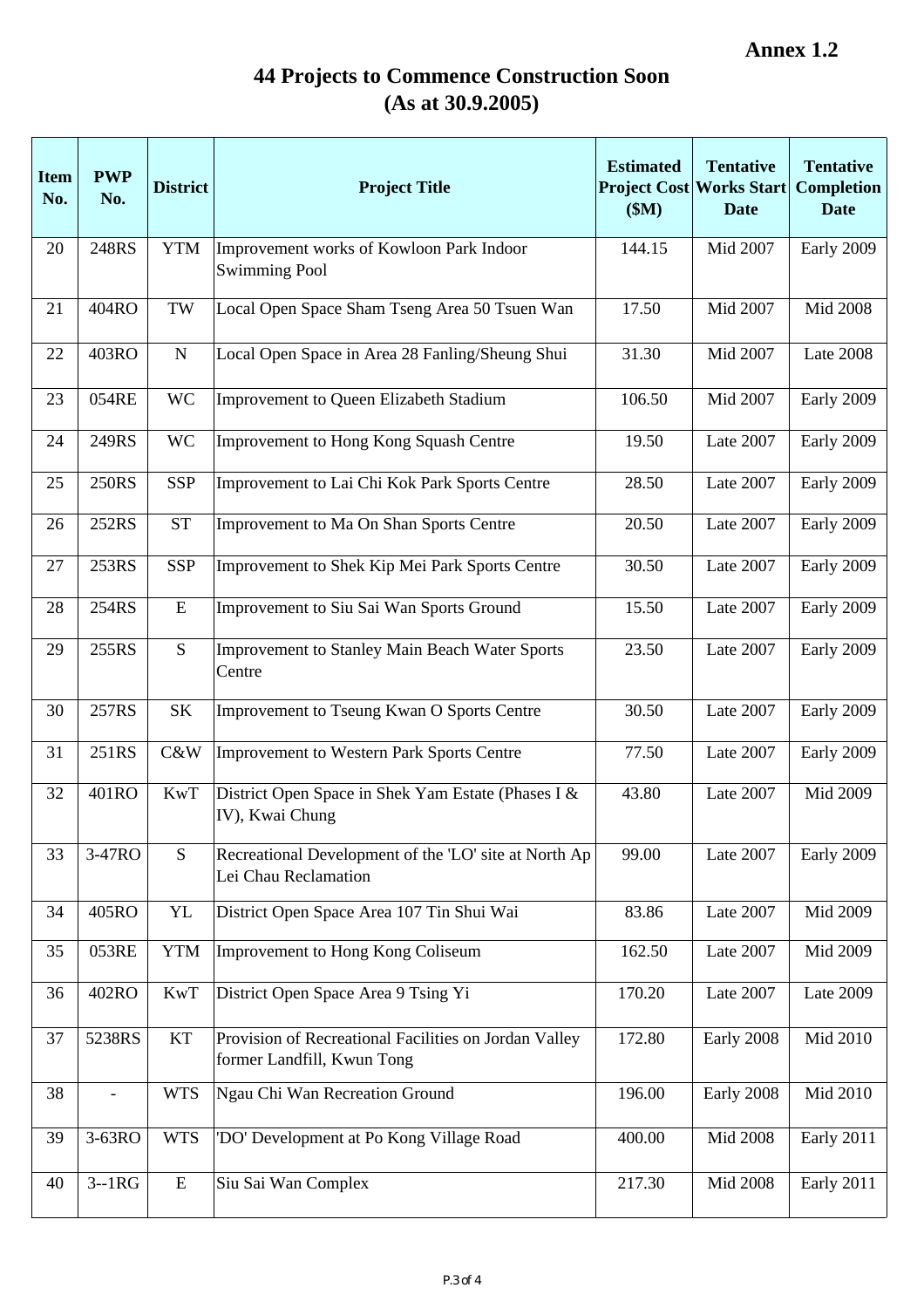**Annex 1.2**

## **44 Projects to Commence Construction Soon (As at 30.9.2005)**

| <b>Item</b><br>No. | <b>PWP</b><br>No. | <b>District</b> | <b>Project Title</b>                                           | <b>Estimated</b><br>\$M) | <b>Tentative</b><br><b>Project Cost Works Start</b><br><b>Date</b> | <b>Tentative</b><br><b>Completion</b><br><b>Date</b> |
|--------------------|-------------------|-----------------|----------------------------------------------------------------|--------------------------|--------------------------------------------------------------------|------------------------------------------------------|
| 41                 | $3-31RO$          | E               | <b>Improvement to Victoria Park - Swimming Pool</b><br>Complex | 320.00                   | Mid 2008                                                           | Mid 2013                                             |
| 42                 |                   | TP              | Development of a Bathing Beach at Lung Mei, Tai Po             | 72.40                    | Late 2008                                                          | <b>Late 2010</b>                                     |
| 43                 | 3-30RO            | C&W             | Sun Yat Sen Memorial Park (Phase II)                           | 369.00                   | Early 2009                                                         | Early 2012                                           |
| 44                 | $3-17RS$          | YL              | Tin Shui Wai Public Library cum Indoor Recreation<br>Centre    | 540.00                   | Early 2009                                                         | Late 2011                                            |
|                    |                   |                 | <b>Total:</b>                                                  | 4753.27                  |                                                                    |                                                      |

#### **18 Projects under construction : 1851.60**

**44 Projects to commence construction soon : 4753.27**

**Grand Total : 6604.87**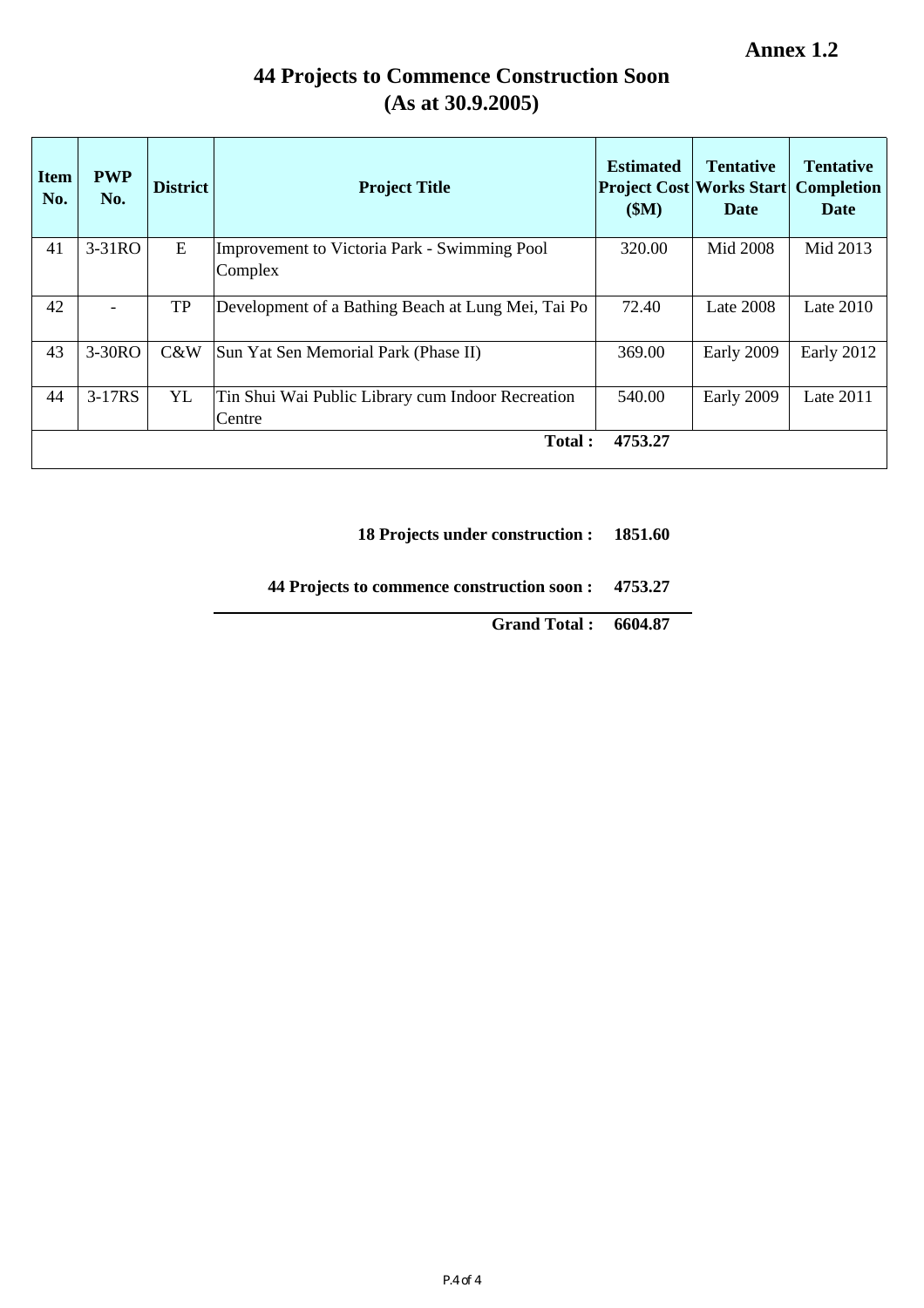### **25 Priority Projects (as at 30.9.2005)**

| <b>Item</b><br>No. | <b>District</b>      | <b>PWP</b><br>No. | <b>Project Title</b>                                                                   | <b>Estimated</b><br>Project<br>$Cost$ ( $M$ ) | Anticipated<br><b>Works Start</b><br><b>Date</b> | Anticipated<br><b>Completion</b><br><b>Date</b> |
|--------------------|----------------------|-------------------|----------------------------------------------------------------------------------------|-----------------------------------------------|--------------------------------------------------|-------------------------------------------------|
|                    |                      |                   | <b>Construction to commence in 2007</b>                                                |                                               |                                                  |                                                 |
| 1                  | <b>YTM</b>           |                   | Open Space at Tai Kok Tsui Temporary Market<br>(To be implemented as minor works item) | 14.50                                         | <b>Late 2006</b><br>(Late 2006)                  | Early 2008<br>(Mid 2008)                        |
| $\overline{2}$     | ${\bf E}$            | 247RS             | Improvement works to Victoria Park Tennis<br>Centre                                    | 55.50                                         | Mid 2007 *<br>(2006)                             | Mid 2009<br>(Early 2009)                        |
| 3                  | TW                   | 404RO             | Local Open Space Sham Tseng Area 50 Tsuen<br>Wan                                       | 17.50                                         | Mid 2007<br>(Late 2008)                          | <b>Mid 2008</b><br>(Late 2010)                  |
| $\overline{4}$     | $\mathbf N$          | 403RO             | Local Open Space in Area 28 Fanling/Sheung<br>Shui                                     | 31.30                                         | Mid 2007<br>(Early 2009)                         | Late 2008<br>(Mid 2011)                         |
| 5                  | <b>ST</b>            | 395RO             | Ma On Shan Waterfront Promenade                                                        | 176.40                                        | Mid 2007<br>(Early 2008)                         | Late 2010<br>(Late 2011)                        |
| 6                  | S                    | 3-47RO            | Recreational Development of the 'LO' site at<br>North Ap Lei Chau Reclamation          | 99.00                                         | Late 2007<br>(Early 2009)                        | Early 2009<br>(Early 2011)                      |
| $\tau$             | $\operatorname{KwT}$ | 401RO             | District Open Space in Shek Yam Estate<br>(Phases I & IV), Kwai Chung                  | 43.80                                         | Late 2007<br>(Early 2009)                        | Mid 2009<br>(Late 2011)                         |
| 8                  | <b>YL</b>            | 405RO             | District Open Space in Area 107 Tin Shui Wai                                           | 83.86                                         | Late 2007<br>(Early 2008)                        | Mid 2009<br>(Mid 2010)                          |
| 9                  | <b>KwT</b>           | 402RO             | District Open Space in Area 9 Tsing Yi                                                 | 170.20                                        | <b>Late 2007</b><br>(Early 2009)                 | Late 2009<br>(Late 2011)                        |
|                    |                      |                   | <b>Construction to commence in 2008</b>                                                |                                               |                                                  |                                                 |
| 10                 | KT                   | 5238RS            | Provision of Recreational Facilities on Jordan<br>Valley former Landfill, Kwun Tong    | 172.80                                        | Early 2008<br>(Early 2008)                       | Mid 2010<br>(Early 2011)                        |
| 11                 | <b>WTS</b>           |                   | Ngau Chi Wan Recreation Ground                                                         | 196.00                                        | Early 2008<br>(Early 2010)                       | Mid 2010<br>(Late 2012)                         |
| 12                 | IS                   | 3-35RO            | District Open Space in Area 18 Tung Chung<br>Lantau                                    | 158.00                                        | Mid 2008<br>(Early 2009)                         | <b>Late 2010</b><br>(Late 2011)                 |
| 13                 | <b>WTS</b>           | 3-63RO            | DO' Development at Po Kong Village Road                                                | 400.00                                        | Mid 2008<br>(Early 2009)                         | Early 2011<br>(Early 2012)                      |
| 14                 | ${\bf E}$            | $3-1RG$           | Siu Sai Wan Complex                                                                    | 217.30                                        | Mid 2008<br>(Mid 2009)                           | Early 2011<br>(Early 2012)                      |
| 15                 | ${\rm TP}$           |                   | Development of a Bathing Beach at Lung Mei,<br>Tai Po                                  | 72.40                                         | Late 2008<br>(2008)                              | Late 2010<br>(Late 2010)                        |

\* - Implementation programme affected as venue needs to be partially opened to the public during construction.

( ) - Tentative implementation schedule as at 9.5.2005.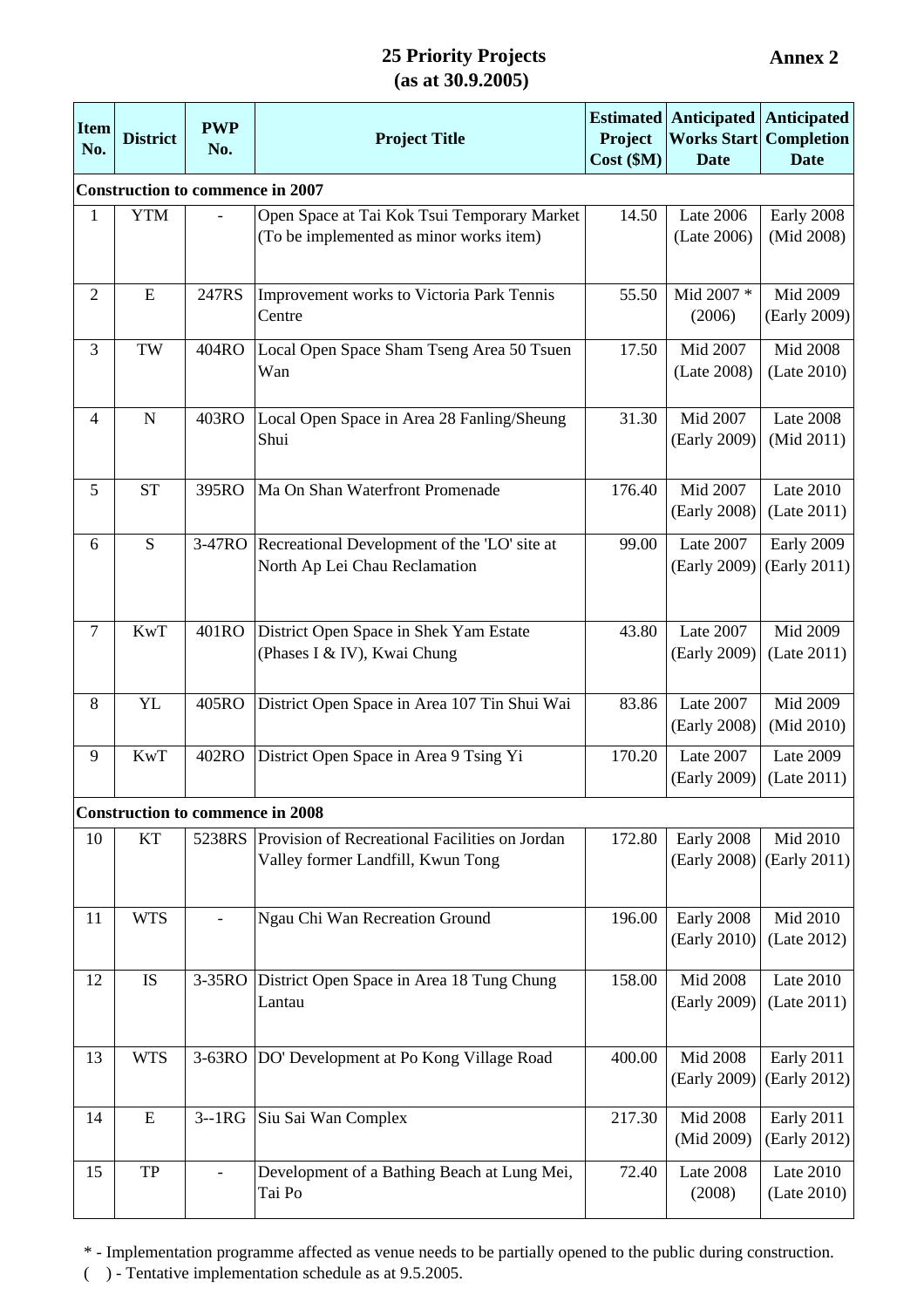#### **25 Priority Projects (as at 30.9.2005)**

| <b>Item</b><br>No. | <b>District</b> | <b>PWP</b><br>No. | <b>Project Title</b>                                                | Project<br>$Cost$ ( $M$ ) | <b>Estimated Anticipated Anticipated</b><br><b>Works Start</b><br><b>Date</b> | <b>Completion</b><br><b>Date</b> |
|--------------------|-----------------|-------------------|---------------------------------------------------------------------|---------------------------|-------------------------------------------------------------------------------|----------------------------------|
|                    |                 |                   | <b>Construction to commence in 2009</b>                             |                           |                                                                               |                                  |
| 16                 | KC              |                   | Construction of an Annex Building for the Ko<br><b>Shan Theatre</b> | 110.00                    | Early 2009<br>(2009)                                                          | Mid 2011<br>(Late 2011)          |
| 17                 | Is              | $3 - 2RS$         | Swimming Pool Complex in Area 2, Tung<br>Chung, Lantau              | 200.00                    | Early 2009<br>(Mid 2011)                                                      | Late 2011<br>(Early 2014)        |
| 18                 | <b>YL</b>       | 3-17RS            | Tin Shui Wai Public Library cum Indoor<br><b>Recreation Centre</b>  | 540.00                    | Early 2009<br>(Mid 2009)                                                      | Late 2011<br>(Late 2011)         |
| 19                 | C&W             | 3-30RO            | Sun Yat Sen Memorial Park (Phase II)                                | 369.00                    | Early 2009<br>(Mid 2009)                                                      | Early 2012<br>(Mid 2012)         |
| 20                 | TM              | 3-13RS            | Swimming Pool Complex in Area 1 (San Wai<br>Court) Tuen Mun         | 261.00                    | Early 2009<br>(Mid 2010)                                                      | Early 2012<br>(Late 2012)        |
| 21                 | <b>TP</b>       |                   | Leisure Centre Area 33, Tai Po                                      | 122.20                    | <b>Late 2009</b><br>(2011)                                                    | Late 2011<br>(Late 2013)         |
|                    |                 |                   | <b>Construction to commence in 2010</b>                             |                           |                                                                               |                                  |
| 22                 | <b>YL</b>       | $3-16RS$          | Public Library and Indoor Recreation Centre,<br>Area 3 Yuen Long    | 288.00                    | Early 2010<br>(Mid 2012)                                                      | Late 2012<br>(Late 2014)         |
| 23                 | <b>SK</b>       | $3-3RM$           | Tseung Kwan O Complex, Area 44, Tseung<br>Kwan O                    | 370.00                    | Early 2010<br>(Mid 2011)                                                      | Early 2013<br>(Late 2013)        |
| 24                 | $\mathbf N$     | $\overline{a}$    | <b>Indoor Recreation Centre Area 28A</b><br>Fanling/Sheung Shui     | 167.45                    | Mid 2010<br>(Mid 2012)                                                        | Late 2012<br>(Late 2014)         |
| 25                 | TW              |                   | Ecological Park (Tso Kung Tam Valley Tsuen<br>Wan)                  | 274.27                    | Mid 2010<br>(2011)                                                            | Late 2012<br>(Late 2013)         |

\* - Implementation programme affected as venue needs to be partially opened to the public during construction.

( ) - Tentative implementation schedule as at 9.5.2005.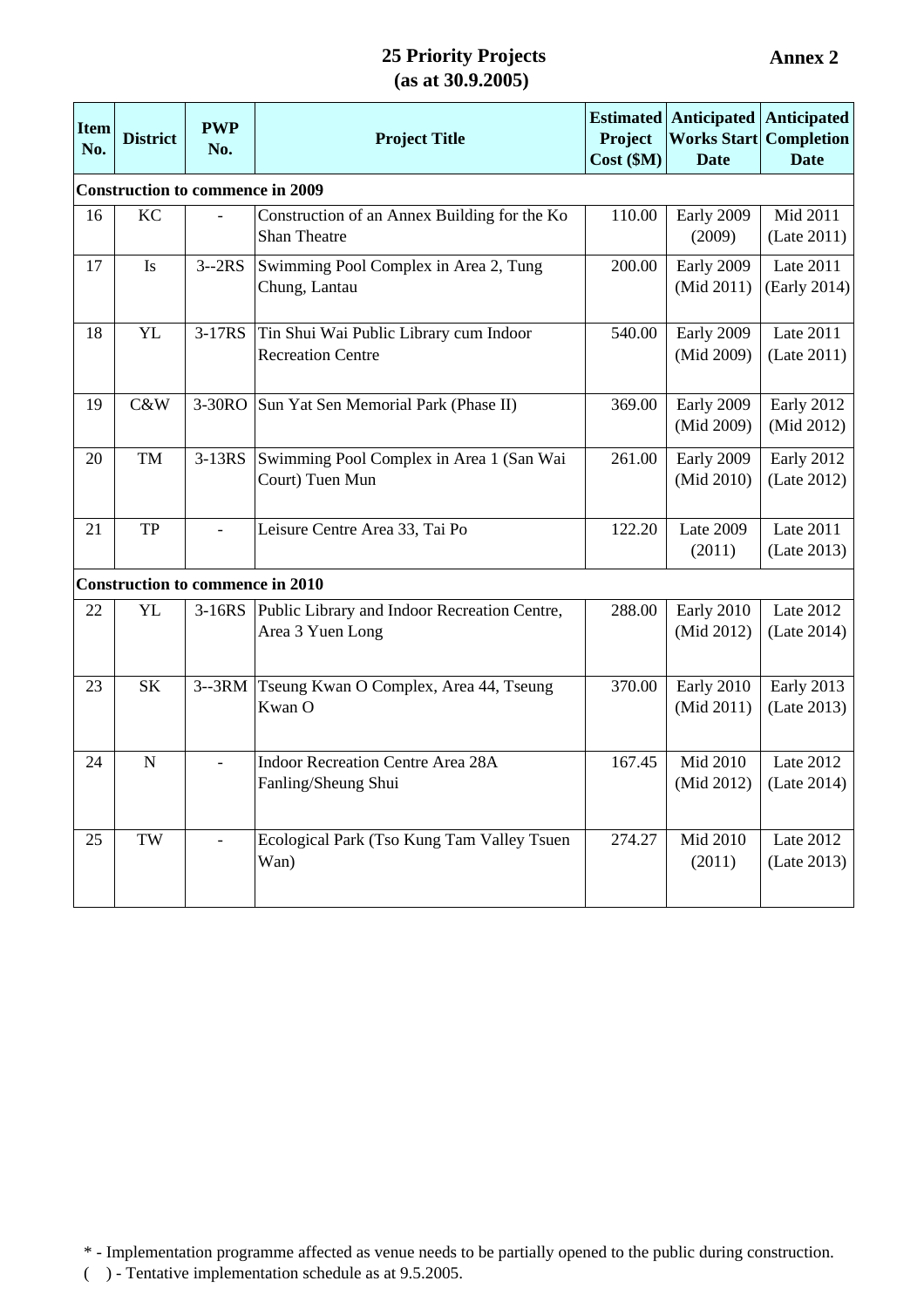#### **Level of Provision of Major Leisure and Cultural Services Facilities**

#### **Annex 3(revised)**

# - The provision herein does not include the open space provided within public housing estates and comprehensive residential developments. Local open space has already been provided to residents within the public housing comprehensive residential developments.

| <b>Facilities</b>                            | Open space #<br>(in terms of ha) |               |                        |                        | <b>Sports centres</b>    |                 |                 | Sportsground           |                        | <b>Swimming Pool</b>      |             |                 | <b>District Libraries</b> |                        |                              | <b>Small Libraries</b> |         |                                 |                        |                         |                        |                                    |                       |                        |                                                                               |                                    |                       |                        |
|----------------------------------------------|----------------------------------|---------------|------------------------|------------------------|--------------------------|-----------------|-----------------|------------------------|------------------------|---------------------------|-------------|-----------------|---------------------------|------------------------|------------------------------|------------------------|---------|---------------------------------|------------------------|-------------------------|------------------------|------------------------------------|-----------------------|------------------------|-------------------------------------------------------------------------------|------------------------------------|-----------------------|------------------------|
| <b>Standards in HKPSG</b>                    |                                  |               | 20 ha: 100,000         |                        |                          |                 |                 | 1:65,000               |                        |                           |             |                 | 1:200,000<br>$-250,000$   |                        |                              |                        |         | 1:287,000                       |                        |                         | 1:200,000              |                                    |                       |                        |                                                                               | No standard is set out<br>in HKPSG |                       |                        |
|                                              |                                  |               | <b>LCSD Provisions</b> |                        |                          |                 |                 | <b>LCSD Provisions</b> |                        |                           |             |                 | <b>LCSD Provisions</b>    |                        |                              |                        |         | <b>LCSD Provisions</b>          |                        |                         | <b>LCSD</b> Provisions |                                    |                       |                        | <b>LCSD Provisions</b>                                                        |                                    |                       |                        |
| <b>District</b><br>Population<br>(Year 2005) | Requirement                      | Exising       | $\ast$<br>Anticipated  | $\operatorname{Total}$ | Surplus / Shortfall (-)  | Requirement     | Exising         | $\ast$<br>Anticipated  | $\operatorname{Total}$ | Surplus / Shortfall (-)   | Requirement | Exising         | $\ast$<br>$Anticipated$ * | $\operatorname{Total}$ | / Shortfall $(-)$<br>Surplus | Requirement            | Exising | $\divideontimes$<br>Anticipated | $\operatorname{Total}$ | Surplus / Shortfall (-) | Requirement            | Exising                            | $\ast$<br>Anticipated | $\operatorname{Total}$ | $\label{eq:shortall} \textit{Shortfall}~(\text{-})$<br>$\diagdown$<br>Surplus | Exising                            | $\ast$<br>Anticipated | $\operatorname{Total}$ |
| <b>Central &amp; Western</b><br>236,000      | 47.20                            | 48.19         | 4.10                   | 52.29                  | 5.09                     | $\mathbf{3}$    | $\overline{5}$  | $\theta$               | $5\overline{)}$        | 2                         |             | $\overline{0}$  | $\theta$                  | $\theta$               | $-I$                         |                        |         | $\boldsymbol{l}$                | $\overline{2}$         |                         |                        | $+$                                | $\theta$              | 2                      | $\mathcal{I}$                                                                 | $\mathbf{1}$                       | $\overline{0}$        |                        |
| Eastern                                      |                                  |               |                        |                        |                          |                 |                 |                        |                        |                           |             |                 |                           |                        |                              |                        |         |                                 |                        |                         |                        |                                    |                       |                        |                                                                               |                                    |                       |                        |
| 580,800                                      | $116.16$ 103.00                  |               | 1.00                   | 104.00                 | $-12.16$                 | 8               | $5\overline{)}$ |                        | 6                      | $-2$                      | 2           |                 | $\theta$                  |                        | $-l$                         | $\overline{2}$         | 2       |                                 | $\mathfrak{Z}$         |                         | $\overline{2}$         | 3                                  | $\theta$              | $\mathfrak{Z}$         |                                                                               | 2                                  |                       | $\mathfrak{Z}$         |
| <b>Kowloon City</b>                          |                                  |               |                        |                        |                          |                 |                 |                        |                        |                           |             |                 |                           |                        |                              |                        |         |                                 |                        |                         |                        |                                    |                       |                        |                                                                               |                                    |                       |                        |
| 359,100<br><b>Kwun Tong</b>                  | 71.82                            | 87.18         | 0.31                   | 87.49                  | 15.67                    | $\overline{5}$  | $5\overline{)}$ | 0                      | $\overline{5}$         | $\boldsymbol{\mathit{0}}$ |             | 2               | 0                         | $\overline{2}$         |                              |                        | 2       | $\theta$                        | $\overline{2}$         |                         |                        | $+$                                | $\theta$              | $\overline{2}$         |                                                                               | 2                                  | $\overline{0}$        | $\overline{2}$         |
| 586,600                                      | 117.32                           | 65.20         | 6.40                   | 71.60                  | $-45.72$                 | 9               | 8               | $\theta$               | $\boldsymbol{8}$       | $-1$                      | 2           |                 | $\theta$                  |                        | $-I$                         | $\overline{2}$         | 2       | $\theta$                        | $\overline{2}$         | $\theta$                | $\overline{2}$         | $\overline{c}$                     | $\theta$              | 2                      | $\theta$                                                                      | $\overline{4}$                     | $\boldsymbol{0}$      | $\overline{4}$         |
| Sham Shui Po                                 |                                  |               |                        |                        |                          |                 |                 |                        |                        |                           |             |                 |                           |                        |                              |                        |         |                                 |                        |                         |                        |                                    |                       |                        |                                                                               |                                    |                       |                        |
| 379,500                                      | 75.90                            | 62.00         | $1.02\,$               | 63.02                  | $-12.88$                 | 5 <sup>5</sup>  | $\overline{5}$  | $\theta$               | $\overline{5}$         | $\theta$                  |             |                 | $\theta$                  |                        | $\theta$                     |                        | 3       | $\theta$                        | $\mathfrak{Z}$         | 2                       |                        | 2                                  | $\theta$              | $\overline{2}$         |                                                                               | $\overline{2}$                     | $\boldsymbol{0}$      | 2                      |
| Southern<br>279,000                          | 55.80                            | 118.86        | 1.87                   | 120.73                 | 64.93                    | $\overline{4}$  | $\overline{4}$  |                        | 5                      | $\overline{1}$            |             | 1               | $\theta$                  |                        | $\theta$                     | $\mathbf{1}$           |         | $\theta$                        | $\mathcal{I}$          | $\theta$                |                        |                                    | $\theta$              |                        | $\theta$                                                                      | $\overline{2}$                     |                       | 3 <sup>1</sup>         |
| Wanchai                                      |                                  |               |                        |                        |                          |                 |                 |                        |                        |                           |             |                 |                           |                        |                              |                        |         |                                 |                        |                         |                        |                                    |                       |                        |                                                                               |                                    |                       |                        |
| 144,500                                      | 28.90                            | 29.67         | $0.00\,$               | 29.67                  | 0.77                     | $\overline{2}$  | $\overline{3}$  | $\theta$               | $\mathfrak{Z}$         | $\boldsymbol{\mathit{1}}$ |             | $5\overline{)}$ | $\theta$                  | $\mathfrak{I}$         | $\overline{4}$               |                        | 2       | $\theta$                        | $\overline{2}$         |                         | $\theta$               | $+$                                | $\theta$              | $\overline{c}$         | $\overline{2}$                                                                | $\mathbf{1}$                       | $\overline{0}$        | $\vert$ 1              |
| <b>Wong Tai Sin</b><br>431,800               |                                  | 86.36 53.30   | 16.70                  | 70.00                  | $-16.36$                 | 6               | 6               | $\theta$               | 6                      | $\theta$                  |             |                 | $\theta$                  |                        | $\theta$                     |                        | 2       | $\theta$                        | $\overline{2}$         |                         | $\overline{2}$         | $\overline{c}$                     | $\theta$              | $\overline{2}$         | $\theta$                                                                      | $\overline{4}$                     | $\overline{0}$        | $\overline{4}$         |
| <b>Yau Tsim Mong</b>                         |                                  |               |                        |                        |                          |                 |                 |                        |                        |                           |             |                 |                           |                        |                              |                        |         |                                 |                        |                         |                        |                                    |                       |                        |                                                                               |                                    |                       |                        |
| 295,400                                      | 59.08                            | 39.64         | 4.65                   | 44.29                  | $-14.79$                 | $\overline{4}$  | $\overline{5}$  |                        | 6                      | $\sqrt{2}$                |             |                 | $\theta$                  |                        | $\theta$                     |                        |         | $\boldsymbol{l}$                | $\overline{2}$         |                         |                        | 2                                  | $\theta$              | $\overline{2}$         |                                                                               | 2                                  | $\overline{0}$        | $\overline{2}$         |
| <b>Island</b>                                |                                  |               |                        |                        |                          |                 |                 |                        |                        |                           |             |                 |                           |                        |                              |                        |         |                                 |                        |                         |                        |                                    |                       |                        |                                                                               |                                    |                       |                        |
| 132,400<br><b>Kwai Tsing</b>                 |                                  | 127.40        | 5.35                   | 132.75                 | $\overline{\phantom{a}}$ |                 | $\overline{4}$  |                        | $\overline{5}$         | $\sim$                    |             |                 | $\theta$                  |                        | $\overline{\phantom{a}}$     |                        |         |                                 | $\overline{c}$         |                         |                        |                                    | $\boldsymbol{l}$      | $\overline{2}$         | $\sim$                                                                        | 6                                  | $\vert 0 \vert$       | 6                      |
| 514,100                                      | 102.82                           | 50.82         | 8.82                   | 59.64                  | $-43.18$                 | $7\phantom{.0}$ | $7\phantom{.0}$ | $\theta$               | $\overline{7}$         | $\theta$                  | 2           | $\overline{3}$  | $\theta$                  | $\mathfrak{Z}$         |                              | $\mathbf{1}$           | 3       | $\theta$                        | $\mathfrak{Z}$         | 2                       | $\overline{2}$         | 3                                  | $\theta$              | $\mathfrak{Z}$         |                                                                               | $\boldsymbol{0}$                   | $\overline{0}$        | $\overline{0}$         |
| <b>North</b>                                 |                                  |               |                        |                        |                          |                 |                 |                        |                        |                           |             |                 |                           |                        |                              |                        |         |                                 |                        |                         |                        |                                    |                       |                        |                                                                               |                                    |                       |                        |
| 292,400                                      |                                  | 58.48 34.70   | 3.20                   | 37.90                  | $-20.58$                 | $\overline{4}$  | $\overline{4}$  |                        | $5\overline{)}$        | $\mathcal{I}$             |             | 2               | $\theta$                  | 2                      |                              |                        |         | $\theta$                        | $\mathcal{I}$          | $\theta$                |                        | $\overline{c}$                     | $\theta$              | $\overline{2}$         |                                                                               | $\mathbf{1}$                       | $\overline{0}$        | $\vert$ 1              |
| Sai Kung<br>403,400                          |                                  | 80.68 82.31   | 2.34                   | 84.65                  | 3.97                     | 6               | $\overline{3}$  |                        | $\overline{4}$         | $-2$                      |             |                 |                           | $\overline{2}$         |                              |                        | 2       | $\theta$                        | $\overline{2}$         |                         | <sup>2</sup>           |                                    | $\theta$              |                        | $-1$                                                                          | -1                                 | $\overline{0}$        |                        |
| <b>Sha Tin</b>                               |                                  |               |                        |                        |                          |                 |                 |                        |                        |                           |             |                 |                           |                        |                              |                        |         |                                 |                        |                         |                        |                                    |                       |                        |                                                                               |                                    |                       |                        |
| 620,800                                      | $124.16$ 58.02                   |               | 7.60                   | 65.62                  | $-58.54$                 | 9               | 5               | $\theta$               | $5\overline{)}$        | $-4$                      | 2           | 2               | $\theta$                  | $\overline{2}$         | $\theta$                     | $\overline{2}$         | 2       | $\overline{1}$                  | $\mathfrak{Z}$         | $\boldsymbol{l}$        | $\boldsymbol{\beta}$   | $1 + 1^{\textstyle\bigtriangleup}$ | $\theta$              | $\overline{2}$         | $-1$                                                                          | 1                                  | $\overline{0}$        | $\vert$ 1              |
| Tai Po                                       |                                  |               |                        |                        |                          |                 |                 |                        |                        |                           |             |                 |                           |                        |                              |                        |         |                                 |                        |                         |                        |                                    |                       |                        |                                                                               |                                    |                       |                        |
| 300,000<br><b>Tsuen Wan</b>                  |                                  | $60.00$ 56.58 | 2.27                   | 58.85                  | $-1.15$                  | $\overline{4}$  | $5\overline{)}$ |                        | 6                      | $\overline{c}$            |             |                 | $\theta$                  |                        | $\theta$                     |                        |         | $\theta$                        |                        | $\theta$                |                        |                                    | $\theta$              |                        | $\theta$                                                                      | $\overline{0}$                     | $\overline{0}$        | $\overline{0}$         |
| 273,500                                      |                                  | 54.70 70.04   | 35.70                  | 105.74                 | 51.04                    | $\overline{4}$  | $\overline{4}$  | $\theta$               | $\overline{4}$         | $\theta$                  |             |                 | $\theta$                  |                        | $\theta$                     |                        |         | $\theta$                        |                        | $\theta$                |                        |                                    | $\theta$              |                        | $\theta$                                                                      | $\overline{1}$                     | $\mathbf{0}$          | $\vert 1 \vert$        |
| <b>Tuen Mun</b>                              |                                  |               |                        |                        |                          |                 |                 |                        |                        |                           |             |                 |                           |                        |                              |                        |         |                                 |                        |                         |                        |                                    |                       |                        |                                                                               |                                    |                       |                        |
| 516,800                                      | $103.36$ 90.78                   |               | 2.69                   | 93.47                  | $-9.89$                  | 7 <sup>1</sup>  | $\overline{4}$  | $\theta$               | $\overline{4}$         | $-3$                      | 2           | 2               | $\theta$                  | $\overline{2}$         | $\theta$                     | $\mathbf{1}$           |         | $\mathbf{I}$                    | $\overline{2}$         |                         | $\overline{2}$         | $1 + 1^2$                          | $\theta$              | $\overline{2}$         | $\theta$                                                                      | $\mathbf{1}$                       | $\overline{0}$        | $\vert$ 1              |
| <b>Yuen Long</b>                             |                                  |               |                        |                        |                          |                 |                 |                        |                        |                           |             |                 |                           |                        |                              |                        |         |                                 |                        |                         |                        |                                    | △                     |                        |                                                                               |                                    |                       |                        |
| 539,100                                      | $107.82$ 44.43                   |               | 6.06                   | 50.49                  | $-57.33$                 | 8               | $\overline{3}$  | $\mathfrak{Z}$         | 6                      | $-2$                      | 2           | 2               | $\theta$                  | $\overline{2}$         | $\theta$                     |                        |         |                                 | $\overline{2}$         |                         | $\overline{2}$         |                                    |                       | $\overline{2}$         | $\theta$                                                                      | $\overline{0}$                     | 0                     | $\overline{0}$         |

- In view of the scattered population in the district, the HKPSG should not strictly apply.

\* - Including provision under 25 priority projects, capital projects under construction or having earmarked funding.

- Major libraries located in the respective districts.